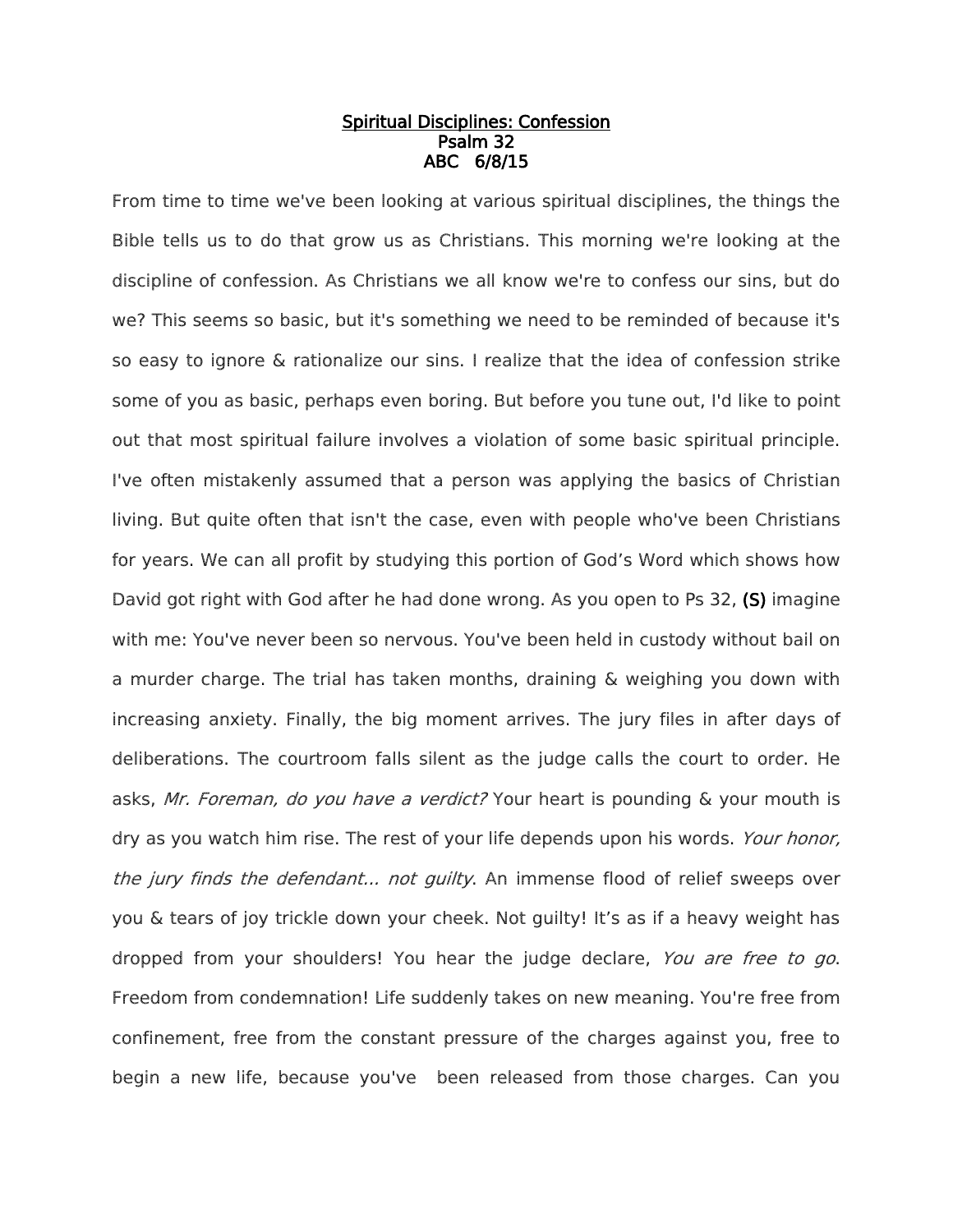imagine how that would feel? I hope to some degree we can. Why? Because every believer ought to know what this feels like. David knew how it felt! Whether Ps 32 stemmed from David's sin with Bathsheba or from some other sin, it shows that he knew how it felt to have God as his condemning Judge. But that's not all. He also knew the joy & relief of experiencing God's forgiveness. He instructs us so we can know the blessings of God's forgiveness. These blessings should impel us to confess our sins regularly. Because despite that we as Christians have been given everything we need for life & godliness (2 Pt  $1:13$ ), that we're no longer slaves of sin (Rom 6:6), that Jesus has made us free indeed from sin (Jn 8:36), that if we resist the devil, he will flee from us ( $|s\ 4:6\rangle$ , that we have impenetrable spiritual armor from God (Eph 6:11-17),  $\&$  therefore never need to sin again, the fact of the matter is we all stumble in many ways ( $|s \, 3:2$ ). As Rom 7 makes clear, we'll be struggling with sin until we leave this earth. But we should know how to respond to sin in our lives & do so quickly. Someone once said that sin is like mud, & we're to be spiritual cats, who, having fallen into the mud immediately spring up & begin cleansing ourselves, rather than spiritual pigs who wallow in it & spend the rest of the day covered in it. Mature Christians know that sin is not their home & though we may fall into it, we don't live there. PS 32 PRAY

This psalm flows out of the great anguish of David's heart as he groaned under the load of his guilt. David was a professional at trying to cover up his sin. He also understood the haunting loneliness & guilt that went with it. He understands what we go through so he writes this psalm for us. It teaches us that ... (S)

1. To know the blessings of forgiveness, we need to feel the burden of sin. Rather than feel guilty when we sin, we often rationalize our actions. In our humanity we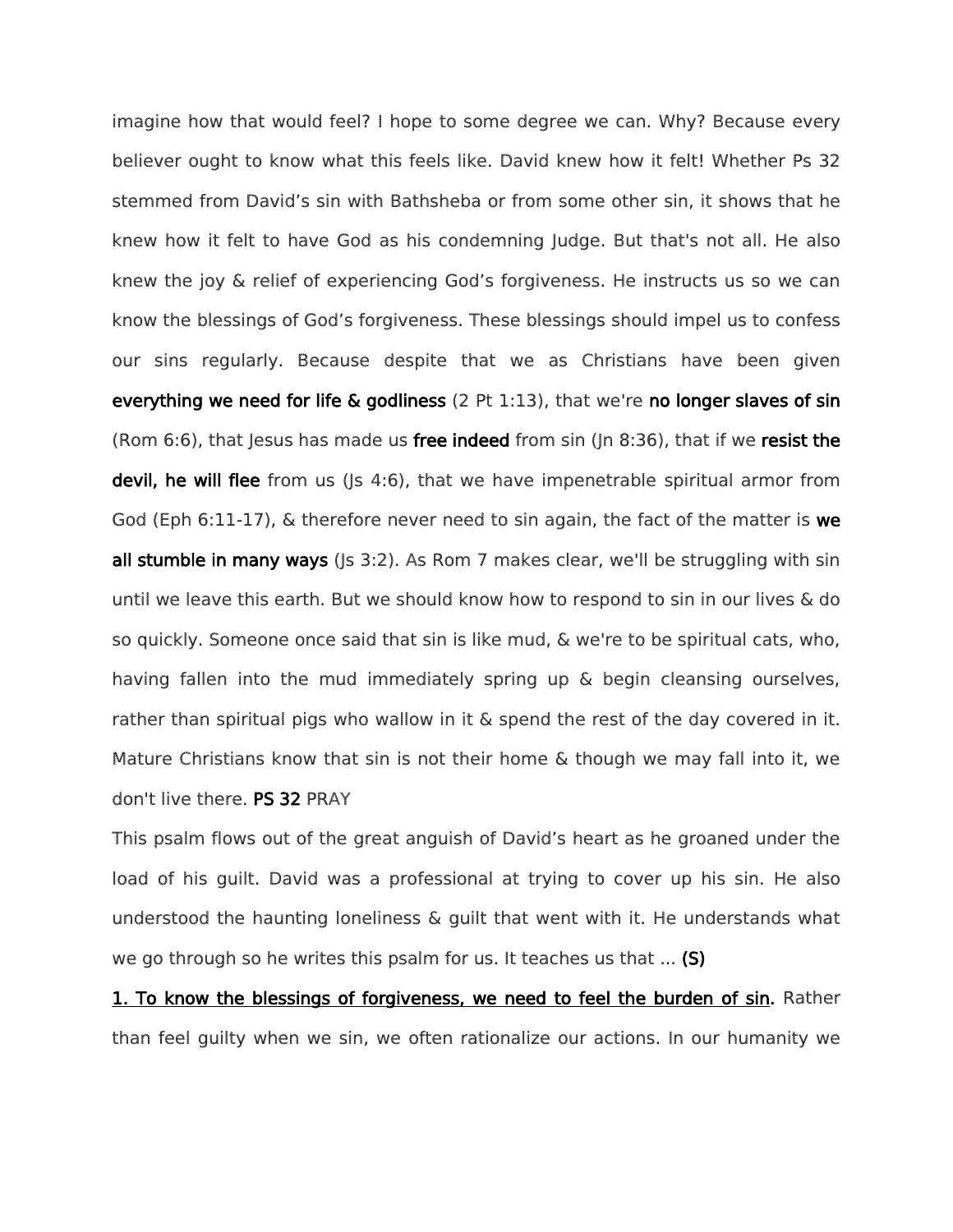don't like to admit we're wrong. So we keep quiet, spin it differently, or try to cover

it up.

We're like the 2 college roommates who, after a tough exam, headed to the local pizza joint to celebrate. When they parked the car, the rider pointed out a sign that prohibited parking in that area. Since he usually lent the money to pay off his roommate's large collection of parking fines, he was annoyed. *Don't worry*, the driver assured him. I won't be getting any more tickets ever again.

How do you figure that? the other replied sarcastically.

I looked at the problem scientifically, collected the variables, studied the data & came up with the solution that will eliminate any further encounters with the law. He then explained: *I took the windshield wipers off the car.*<sup>1</sup>

That's a classic example of how we attempt to deal with our sin! Instead of admitting & confessing our sins, we work at inventing ways to get away with it. Since Adam & Eve, there has been the innate tendency in the human heart to hide our sin. We try to put our fig leaves in place to cover our sin. There are various types of fig leaves that we use in our attempts to hide our sin from God & from one another: (S)

A. Deception & lying. David tried this. He brought Bathsheba's husband Uriah home from the battle & so the child would appear to be his. Almost invariably, when there's sin, there's also deceit & lying. (S)

**B. Being judgmental of others**. The person who covers instead of confesses his sin is often judgmental of the same sins in others (2 Sam 12:5-6). When you excuse sin in your own life, you often become very critical & judgmental of others. A 3<sup>rd</sup> fig leaf is

... (S)

 $\overline{a}$ 

C. Attacking the one who confronts us. David didn't do this with the prophet Nathan, probably because Nathan was so clever in the way he got David to condemn himself

<sup>1</sup> *Reader's Digest*, "Campus Comedy," 1982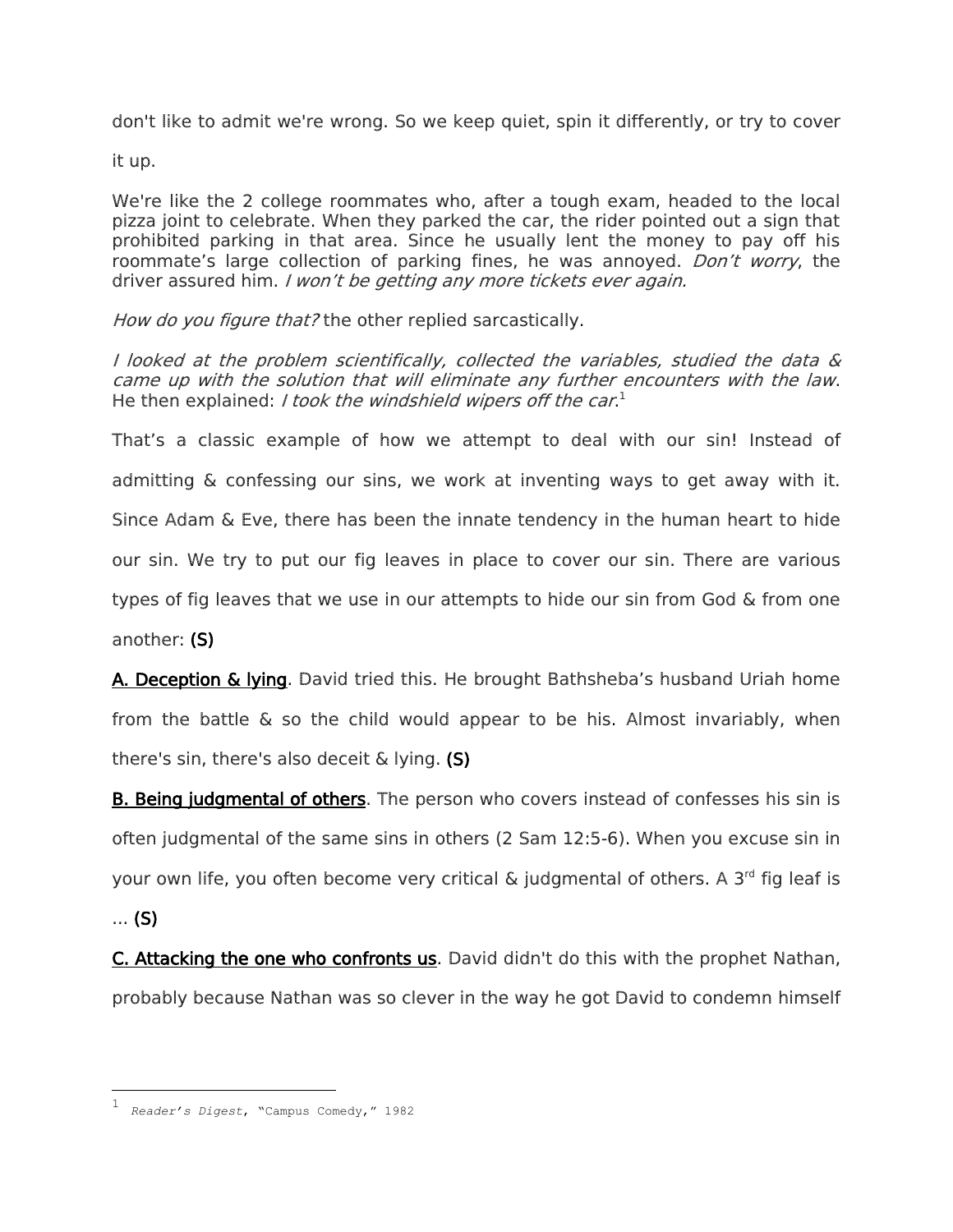(2 Sam 12). But if Nathan had been more direct, who knows but that David would have said, Who are you to condemn me? (S)

D. Rationalizing our sin. We do this when we make up excuses to absolve us of responsibility for our sin. Ever notice everyone's a victim & no one is responsible for their own actions? A 5<sup>th</sup> fig leaf is ... (S)

E. Blaming others or God. Adam blamed Eve & the Lord who gave Eve to him. Eve blamed the serpent. & we've all been in the blame game ever since. David could have blamed Bathsheba for bathing in a visible location. But if you're blaming, you're not confessing. Whatever fig leaf we use, covering our sin isn't confessing it. David doesn't say,

How blessed is he whose childhood issues are forgiven & whose denial & faulty coping techniques are covered. How blessed is the man to whom the Lord does not impute stepping over the line of acceptable behavior.

No, David knew he'd sinned & he felt deeply the guilt of his wrong actions. His guilt even made him feel physically ill (32:3-4; 38:2-8). Those who appreciate most the gift of God's forgiveness are those who've felt most deeply the guilt of their sins & the holiness of their God. Charles Spurgeon went through 5 years as a child of intense guilt before he was saved. He goes on for a whole chapter in his autobiography describing the agony of those years. Here's a short sample: (S)

When but young in years, I felt with much sorrow the evil of sin. My bones waxed old with my roaring all the day long. Day & night God's hand was heavy upon me. I hungered for deliverance, for my soul fainted within me. I feared lest the very skies should fall upon me, & crush my guilty soul. God's law had laid hold upon me, & was showing me my sins. If I slept at night, I dreamed of the bottomless pit, & when I awoke, I seemed to feel the misery I had dreamed. (S) Up to God's house I went; my song was but a sigh. To my chamber I retired, & there, with tears & groans, I offered up my prayer, without a hope & without a refuge, for God's law was flogging me with its ten-thonged whip, & then rubbing me with brine afterwards, so that I did shake & quiver with pain & anguish, & my soul chose strangling rather than life, for I was exceeding sorrowful.<sup>2</sup>

 $\overline{a}$ 

 $^2$  1:58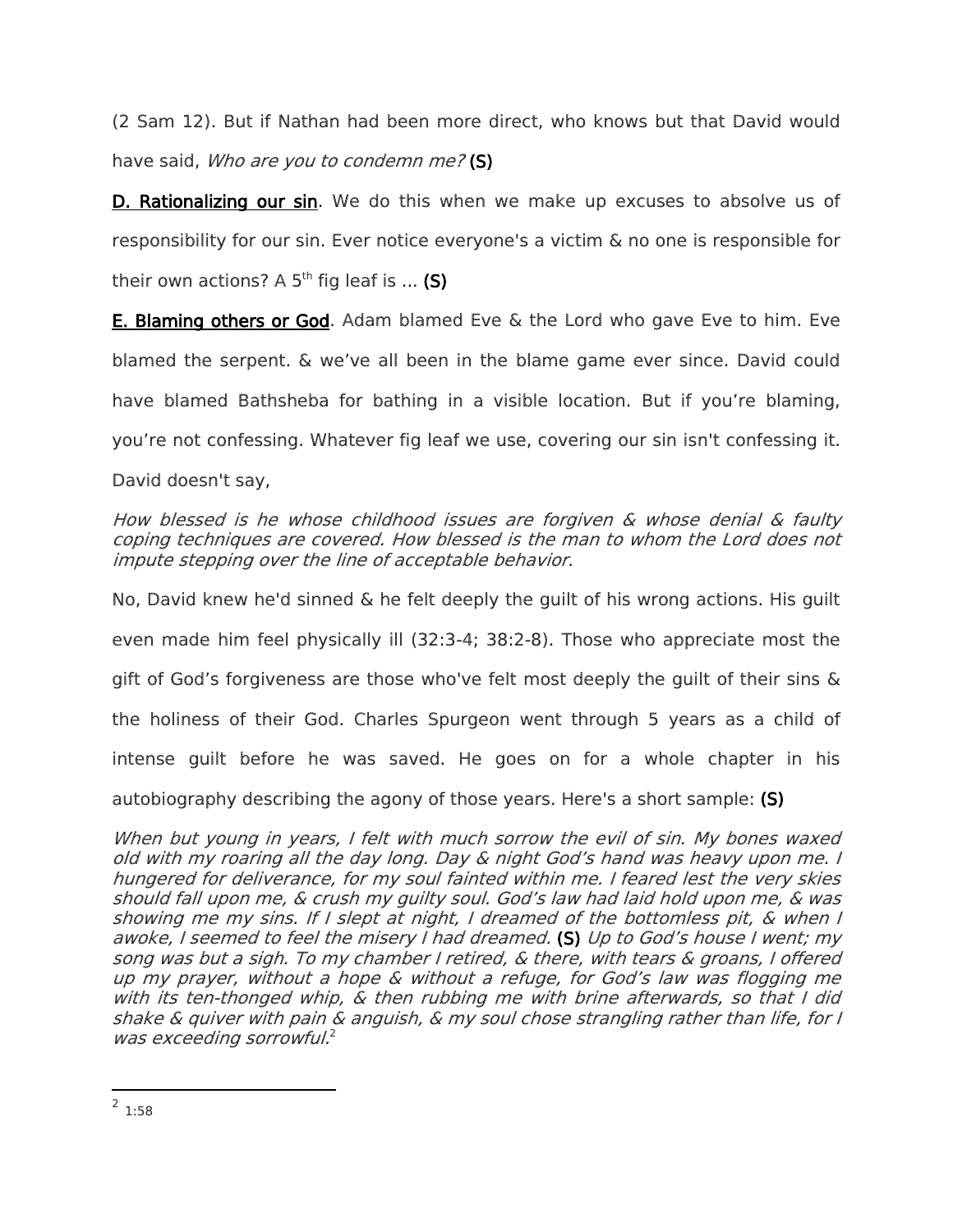Today we'd probably take him to a counselor to find out what's wrong with him! But God was preparing him to preach the wonders of His grace. Until we feel the burden of guilt, we can't truly exclaim with David, How blessed is he whose transgression is forgiven, whose sin is covered (1)! The burden of our quilt should drive us to seek the blessings of forgiveness. Maybe you're tormented by guilt this morning. Perhaps no one else knows about your sin, & although you're trying to put on a good front, deep down inside you're troubled. Don't shrug it off or explain it away. Let it drive you to the cross where you'll find God's wonderful mercy! (S)

2. The blessings of God's forgiveness are fantastic. Ps 32 begins just as Ps 1 does, with a plural which might be rendered: *Oh the happinesses...* The Living Bible puts it: (S) What happiness for those whose guilt has been forgiven! What joys when sins are covered over! What relief for those who have confessed their sins & God has cleared their record.  $\&$  the NLT says, (S) Oh, what joy for those whose disobedience is forgiven, whose sin is put out of sight! There are many blessings, joys, & happinesses for the person who experiences God's forgiveness. Here are 4: (S)

A. The blessing of a clean conscience In vss 1-2 David uses 4 Hebrew words for sin & 3 words for forgiveness which helps us understand what it means to have a clean conscience before God. (S)

1) Transgression means rebellion, refusing to submit to authority. God has given certain limits for behavior for our good & the good of society. When we go against those, we transgress; we refuse to be subject to God's authority. (S)

2) Sin simply means to miss the mark. While transgression looks at the violation of a known law, sin looks at a coming short of what God commands. When God forgives, he removes our sins, he lifts them up, he takes them away, and he puts them so far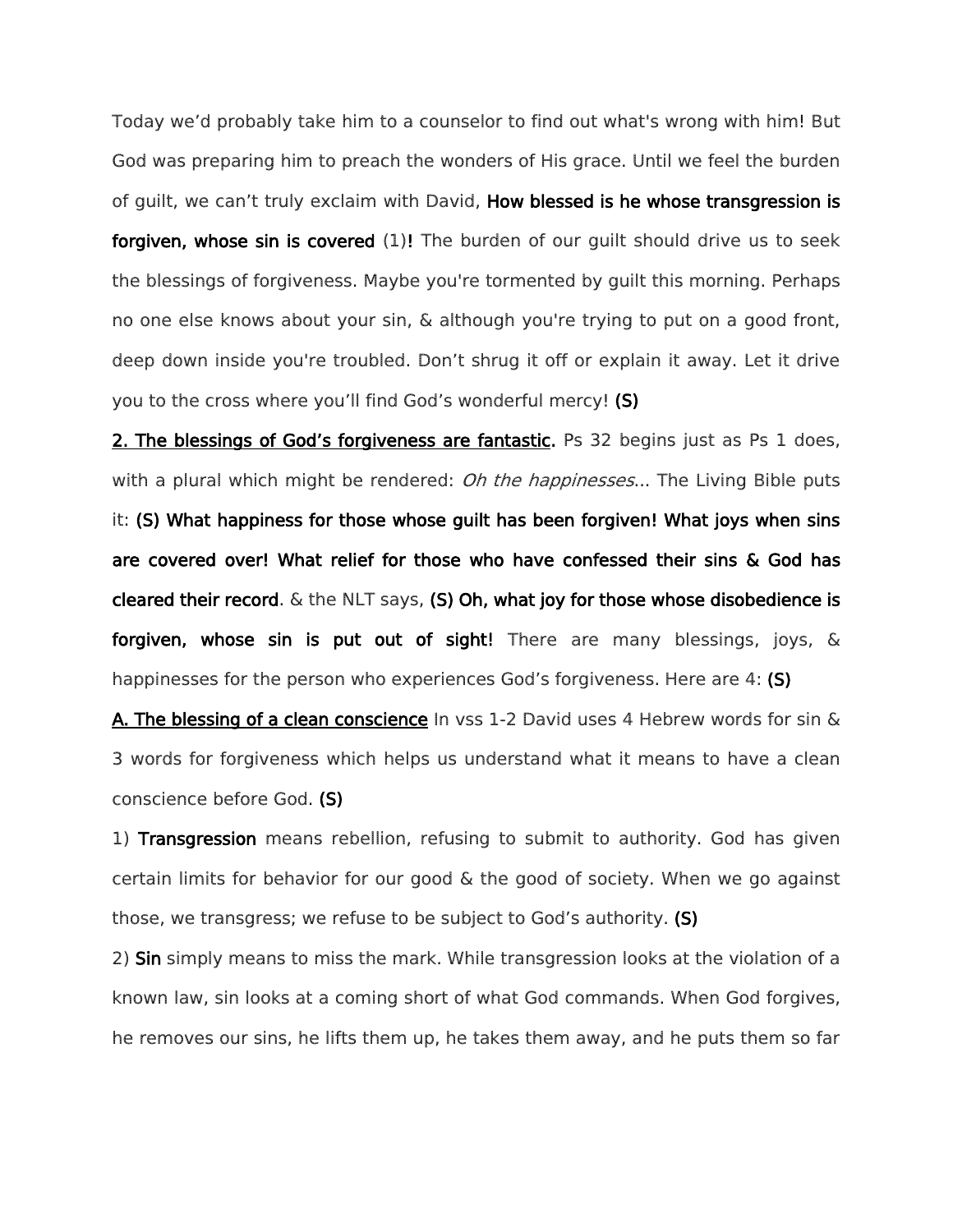away from us that we could never find them if we searched for them for a thousand years. They are gone forever. (S)

3) Iniquity comes from a word meaning bent or twisted. It has the nuance of perverting what is right. Any time you've done something crooked you've committed iniquity. (S)

4) Deceit is a deliberate cover-up, falsehood, or hypocrisy. Trying to present a false front so you look good when you know you're not.

These words condemn us all as guilty before God. But David's words for forgiveness show us what it means to have a clear conscience before God. (S)

1) Forgiven means to carry off or take away a burden. Our sin is a burden which God bears or takes away. We're all familiar with the term *scapegoat* which takes the blame & everyone else goes free. Israel's high priest would select a goat, lay his hands on its head & confess the sins of the people, symbolically putting their sins on the goat. The animal was then sent into the wilderness as a picture of how God carried their sins away. The sacrificial system pointed ahead to Jesus because He is the perfect & final scapegoat for sins. He bore our sins away once for all, so that when we put our trust in what He did on the cross, our sins are gone. (S)

2) Covered means out of sight. God puts our sins out of His sight, which means He'll never bring up our sins to judge. If we're in Christ, our sins are covered by His blood! When God forgives, He removes our sins, He lifts them up, He takes them away, & He puts them so far away from us that we could never find them if we searched for them for a 1,000 years. They are gone forever. (S)

3) Not impute means it's not charged to our account. This is the word used of God's dealings with Abraham: he believed in the Lord; & He reckoned (credited) it to him as righteousness (Gen 15:6). As we've seen in Romans, this is the righteousness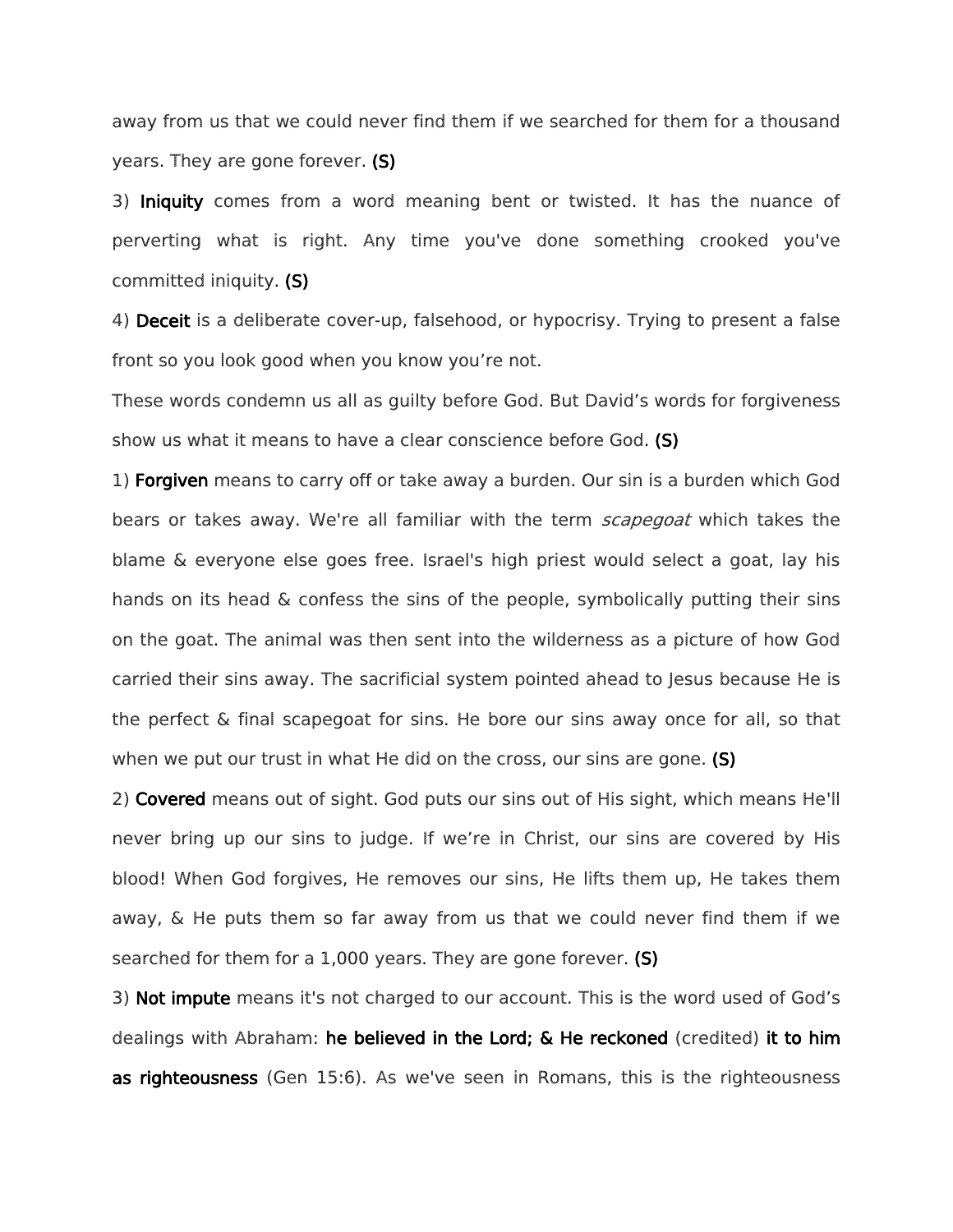which comes from faith & not from works (Rom 4:5-8). It's as if I ran up a million dollar debt at a store & didn't have \$10 to my name. There's no way I can pay the debt. But the store informs me that they'd accidently charged the debt to someone else's account & he was willing to pay it on my behalf. That's what God has done for us in Christ. We owed an unpayable debt for our sin. But Jesus paid it on the cross. When we trust in what He did, God credits our account paid in full & even adds the righteousness of Christ to our account! As Martin Luther said, (S)

Sin has but 2 places where it may be; either it may be with you, so that it lies upon your neck, or upon Christ, the Lamb of God. If now it lies upon your neck, you are lost; if, however, it lies upon Christ, you are free & will be saved. Take now whichever you prefer.<sup>3</sup>

If your sin is upon Christ, you enjoy the blessing of a clean conscience. (S)

B. The blessing of having God as your refuge (6-7). The same man who in vs 4 complained that he was oppressed by God's hand now declares God to be his hiding place. Before he feared God as his Judge, now he takes refuge in Him as his Protector who surrounds him with songs of deliverance. The flood of great waters (6) refers to God's judgment. The man who's experienced God's forgiveness need not fear the flood of God's judgment. What a blessing that, instead of having to run from God, we can run to God & know we're safe! It's like setting a back burn so that when the main fire reaches the back burn, there's no more fuel for the fire. We're safe because we're standing where the fire has already been. Since Jesus has taken the fire of God's wrath  $\&$  judgment, then we're safe as we take refuge in Him. (S)

C. The blessing of God's instruction In vss 8-9 we have the promise of God's instruction as one of the benefits of His forgiveness. These vss are saying that God will teach & guide those sensitive to Him. If we confess our sins & grow in sensitivity to His Word, He'll guide us in His ways. We're not to be stubborn or self-willed, like a

 $\overline{a}$ 

<sup>&</sup>lt;sup>3</sup> Quoted in R. C. H. Lenski, *The Interpretation of St. John's Gospel*, p 130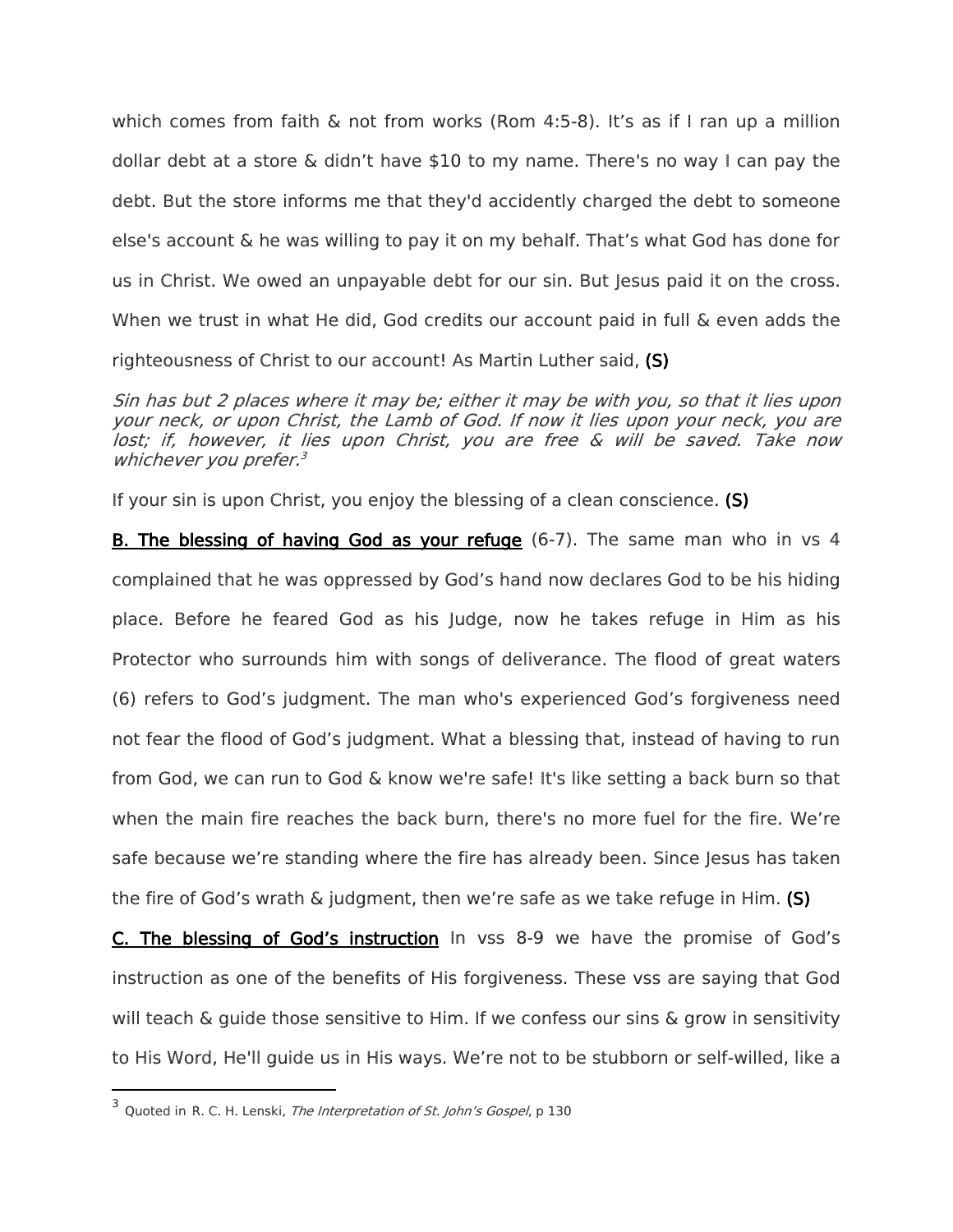horse or mule, so that God has to put a bit & bridle on us to direct us. We need to be sensitive to His Spirit & Word, having a tender conscience. God will use these to direct the forgiven sinner onto paths of righteousness. Is your conscience growing more tender toward the Lord? We're not pardoned to go our own way, but rather to go God's way. The person who understands forgiveness by God's grace won't continue in sin, but will grow more sensitive to the ways of the One who's freely pardoned him. (S)

D. The blessing of God's joy (10-11). David ends the psalm by contrasting the wicked, who have many sorrows, with the righteous, who are surrounded by the Lord's unfailing love. The righteous aren't those who never sin, but those upright in heart because they've confessed their sins. The thought of God's mercy to sinners

who don't deserve it causes David to break forth with joy. 11

The Judge of the Universe has pounded His gavel & proclaimed, Not guilty! You're free from the weight of your sins  $\&$  free from condemnation because Jesus has paid the penalty! There's no greater joy than that of knowing your sins are totally forgiven. John Calvin sums it up: (S)

David here teaches us that the happiness of men consists only in the forgiveness of sins, for nothing can be more terrible than to have God for our enemy; nor can He be gracious to us in any other way than by pardoning our transgressions. 4

Those are some of the blessings of experiencing God's forgiveness: we have a clear conscience before God, we have God as our refuge, we have His instruction, & we have great joy in Him. But how do we experience those blessings of His forgiveness?

(S)

 $\overline{a}$ 

**3. They're experienced as we confess our sins.** The turning point in this psalm is vs 5, where David confesses his sin & vs 6 where he exhorts his readers to pray to God.

<sup>4</sup> *Commentary on the Psalms*, p 362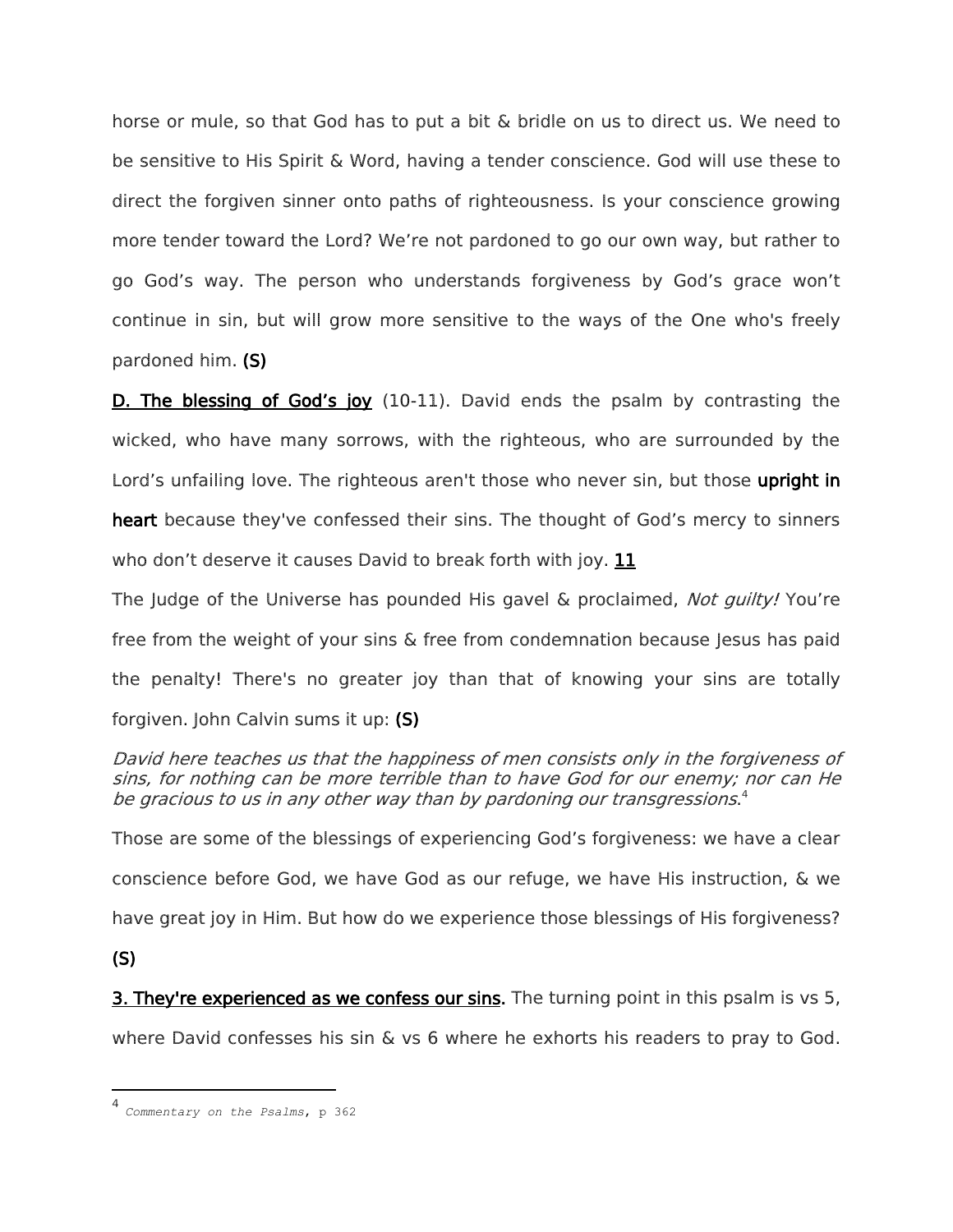It's also important to note that David confesses his sins directly to the Lord (5), not to a priest; not even to the ones he had wronged at this point. Sin is  $1^{st}$  & foremost against the Lord, & so we must confess it to Him. What does it mean to confess sin? (S)

A. It means to acknowledge our sin to God. Often we don't like to admit we're wrong. We've bought into the lie that covering up our wrongs is the way to go. We look at confession as a burden when it's actually a grace. The Hebrew word & the Greek word used to translate it in the LXX both have the idea of telling forth or acknowledging openly one's sins. Confession involves uncovering sin before God, making known to God what He already knows. If we uncover our sins before God, He covers them from His judgment. Acknowledging our sin means: (S)

1) We call sin sin. We don't explain it away as faulty coping techniques due to a dysfunctional family. We don't excuse it as weakness or human nature. We say, Lord, I sinned. The sooner we confess, the sooner we experience God's blessing. (S)

2) We see sin as serious. The closer you get to God, & see sin from His perspective, the more serious you'll see it. My sin put my Savior on the cross. & sin always causes damage to the name of Christ, to others in His body, & to me. Sin always erects barriers between us & God & between those around us. We must take sin seriously. Our sin is against the Lord. God sees sin as serious enough to separate us from His presence. That's why He took the drastic solution of sending His Son to die for our sin. We must see how our sin wrongs God above all others. (S)

3) We see confessed sin as forgiven. You forgave the guilt of my sin (5b). Only God can forgive sin  $\&$  only on the basis of the shed blood of Jesus (Heb 9:22). Living under the Old Covenant, David's forgiveness was based on what the sacrificial system pointed forward to. Living under the New Covenant, our forgiveness is based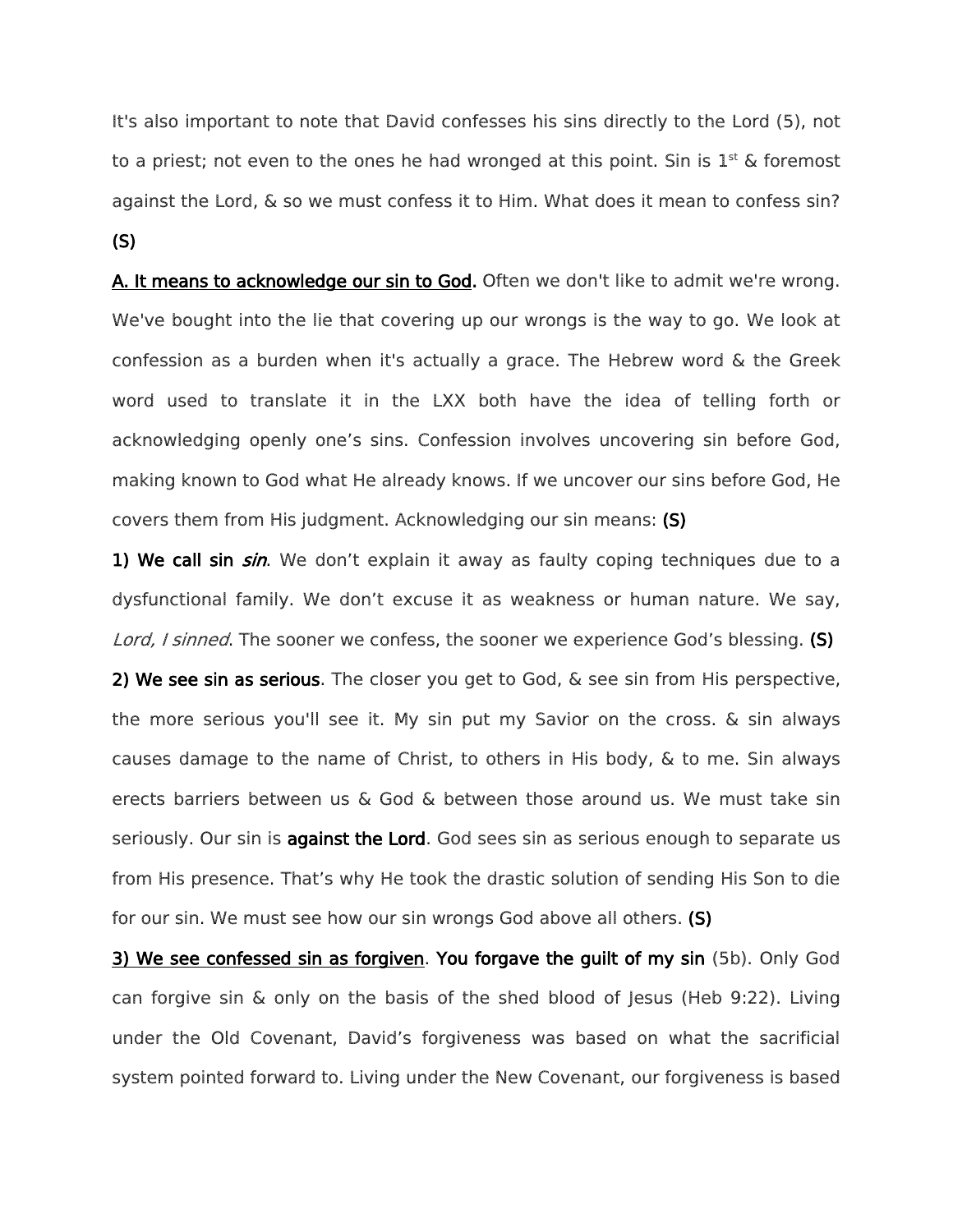on the finished work of Jesus on the cross, where He paid the penalty for all our sins. All our sin is forgiven the moment we put our trust in Christ as Savior. God has once & for all reconciled us to Himself through the cross. But when we sin after salvation, in order to experience God's forgiveness & to enjoy fellowship with Him, we must apply the blood of Christ by confessing our sins. It's best to keep short accounts with God. The instant you're aware of sin, whether in thought, word, or deed, turn from it & confess it to Him & you'll enjoy cleansing & communion with our holy & gracious Father. & remember, no sin is too big to be forgiven & no sin is too small to confess. If you've truly confessed your sin & still feel guilty, it isn't the Lord, but the accuser of the brethren who's troubling you (Rev 12:10-11). The blood of the Lamb fully satisfied the demands of God's righteousness. We must rest in God's promise, that He is faithful & just to forgive all our sins as we confess them. & Jesus, even now, is at God's right hand interceding for us that the price has been paid. (S)

B. To confess means to accept responsibility for our sin. David didn't say, We all mess up once in a while, or What do you expect, I'm only human? David admitted his own responsibility & called it what it was--sin. As long as we shrug off sin or see ourselves as a victim of circumstances, we aren't accepting responsibility for our sin. Accepting responsibility means being willing to forsake our sin in His strength. He who conceals his transgressions will not prosper, but he who confesses & forsakes them will find compassion (Prov 28:13). It's a sham to confess sin if you have no intention or willingness to forsake it. You may not feel like forsaking it & you may need to confess that as well. You haven't truly confessed if you aren't seeking to put the sin away from your life. Accepting responsibility for sin also means confessing to others you've wronged. David doesn't deal with this here, but it's part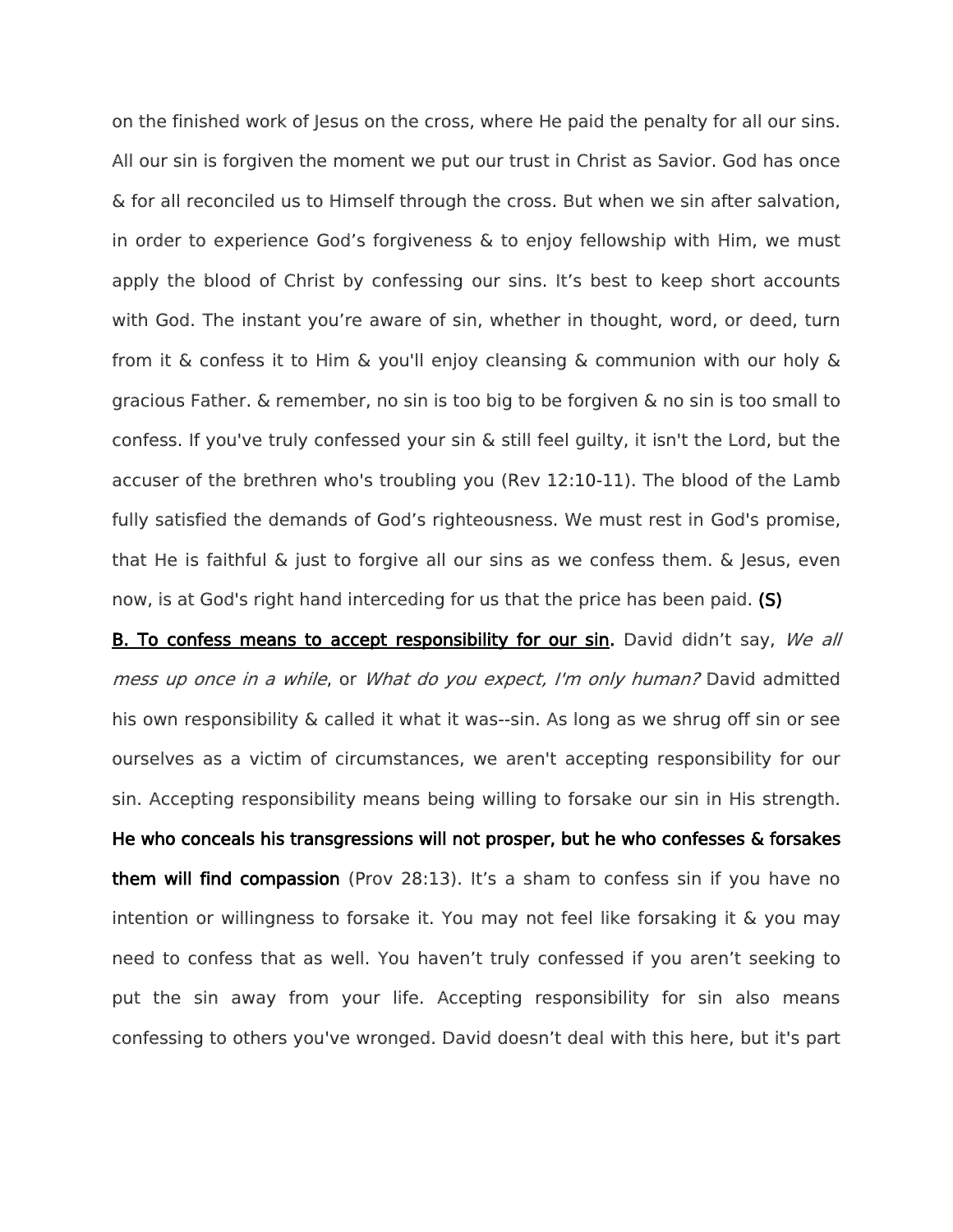of the biblical teaching which can't be ignored. If you've sinned against someone else, confess it to God & go to the person & confess your sin & seek forgiveness.

Ever wondered, Since I'm a Christian & God has already forgiven me, why do I have to confess? When we ask that we're looking at confession in the wrong way. Confession isn't a transactional exchange, it's about the relationship we have with God. As John Ortberg has said, (S)

Confession is not primarily something God has us do because He needs it. God is not clutching tightly to His mercy, as if we have to pry it from His fingers like a child's last cookie. We need to confess in order to heal & be changed. 5

What happens if we refuse to confess our sins? 3-4

Not confessing sins has consequences, doesn't it? Is it hard to admit you've been wrong? Absolutely. Sometimes we stubbornly refuse to do so. We pretend as though if enough time goes by, God will forget about it. We pretend that it wasn't that big of a sin. We excuse, rationalize, & justify our behavior. But there are predictable consequences for refusing to confess your sins. You'll lose your strength & peace & joy. You'll find no relief & be thwarted & frustrated. Here are some of the counterfeit confessions<sup>6</sup> we sometimes try to get away with:  $(S)$ 

1. The Martyr's confession—OK, I sinned, so shoot me. God, I don't really believe that what I did was that bad, but if you're going to be so unreasonable & make me confess, well, just go ahead & strike me dead right now! (S)

2. The Politician's confession, part 1—*Errors were made.* Done like this it negates the need for accepting any responsibility. No one is responsible. But that isn't confession! (S)

 $\overline{\phantom{a}}$ 

<sup>&</sup>lt;sup>5</sup> The Life You've Always Wanted, p 122

<sup>6</sup> John Underhill, https://bible.org/print/325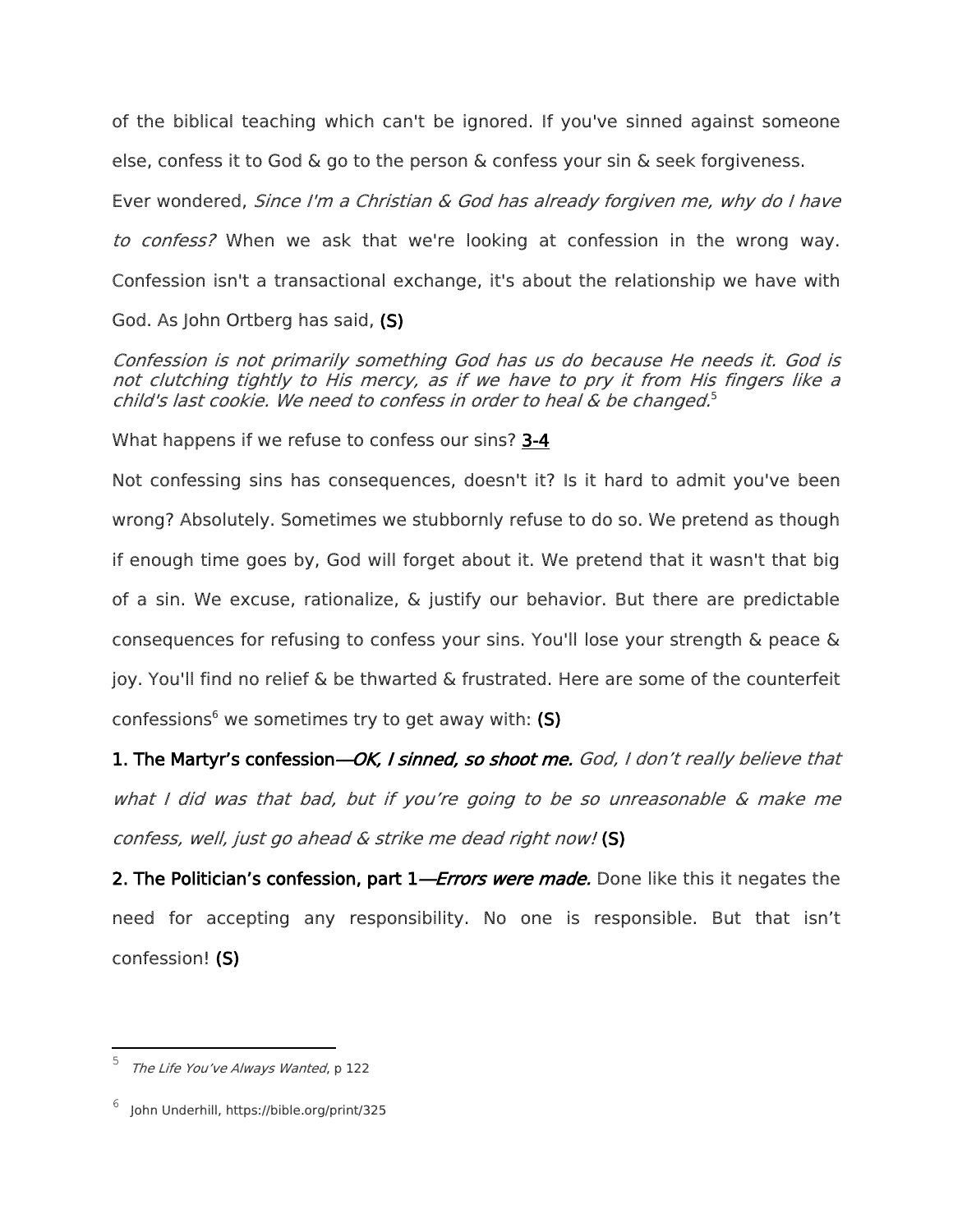3. The Politician's confession, part  $2 - l'm$  sorry you took offense. This pseudoconfession throws the blame on the offended party. God, I can't believe You were offended by that. But if it bothered You, I'm sorry for the offense. If you say that you're not sorry you sinned, because you don't think you did! (S)

4. The Burglar's confession—I'm sorry I got caught. Sometimes what sounds like a confession of wrongdoing is really just regret for getting caught. (S)

5. The POW confession—I'll mouth the words, but I won't mean them. This Is like a prisoner of war's confession that's coerced. They might have been speaking the words, but their hearts weren't in it. (S)

6. The Negotiator's confession—I'll say I was wrong if you'll cut me a deal. God, I'll give up my speeding & admit it was wrong if you'll let me skip church twice a month. Deal? That's not confession. That's plea bargaining with the Almighty!

Confessing sins is humbly admitting & agreeing with God you were wrong. When done from the heart it's like a course correction along life's path. We recognize & acknowledge that we've drifted off course. We experience remorse & repentance & ask for forgiveness. We want to get back on track & ask for His help. Therefore, after we've sinned, confessed, & been forgiven, we should study what happened, how we reacted, what temptations deceived us, & what actions led to the sin. Then we must be vigilant knowing that a pattern of sin can be established quickly. If we confess an outburst of anger or pride, we need to pray against it & be careful of that area of weakness. Without this kind of vigilance toward sin, we've learned nothing from the experience & may soon be repeating it.

You may have come here this morning with unnecessary guilt, but you don't have to leave the same way. The choice is yours. Are you willing to confess your sins? Here are 7 A's of confession. (S)